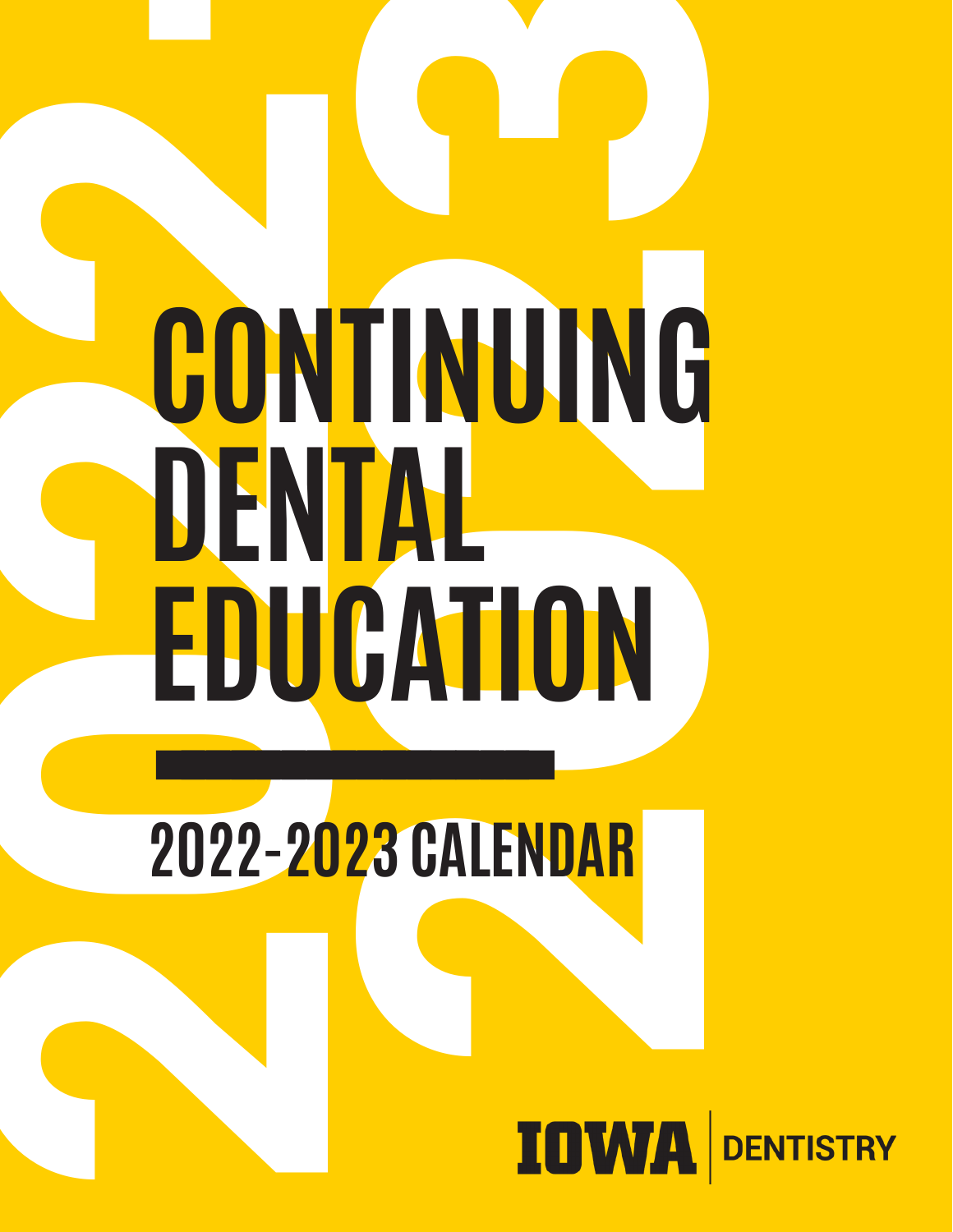# S WILL BE HELD AT THE COLLEGE OF DENTISTRY.

#### ALL COURSES WILL BE HELD AT THE COLLEGE OF DENTISTRY.

This is a preliminary announcement to assist you in planning your Continuing Education. Individual course brochures will be mailed approximately 8-10 weeks prior to course dates.

### SEPTEMBER

**2-3** No CE Courses due to Labor Day. If you are interested in purchasing football tickets for South Dakota State, please contact Amanda Shoemaker at 319-335-7166 or amanda-shoemaker@uiowa.edu.

#### **9** | OLIN FAMILY VISITING LECTURESHIP:

| "Utilization of Periodontal Plastic Surgery to<br><b>Assist in the Esthetic Outcome"</b>    | -Dr. Peter Nordland  |
|---------------------------------------------------------------------------------------------|----------------------|
| <b>PREGAME PROFESSIONAL PROGRAM (IOWA STATE)</b><br>10                                      |                      |
| "Infection Control Updates"                                                                 | -Dr. Carrie McKnight |
| "Xerostomia Management: New and Improved"                                                   | -Dr. Cindy Marek     |
| <b>ALUMNI REUNION WEEKEND -</b><br>THOSE CLASSES ENDING IN 2'S AND 7'S:                     |                      |
| "Interdisciplinary Care in the Rehabilitation of<br><b>Complex Patient Care Situations"</b> | -Dr. Clark Stanford  |
| "2007-2022: What's Changed and What's Stayed<br>the Same in Single-Tooth Implant Dentistry" | -Dr. Chris Barwacz   |
| "Autism Spectrum Disorder: Dental, Medical,<br><b>Parental, and Social Perspectives"</b>    | -Dr. Polly Iben      |
|                                                                                             |                      |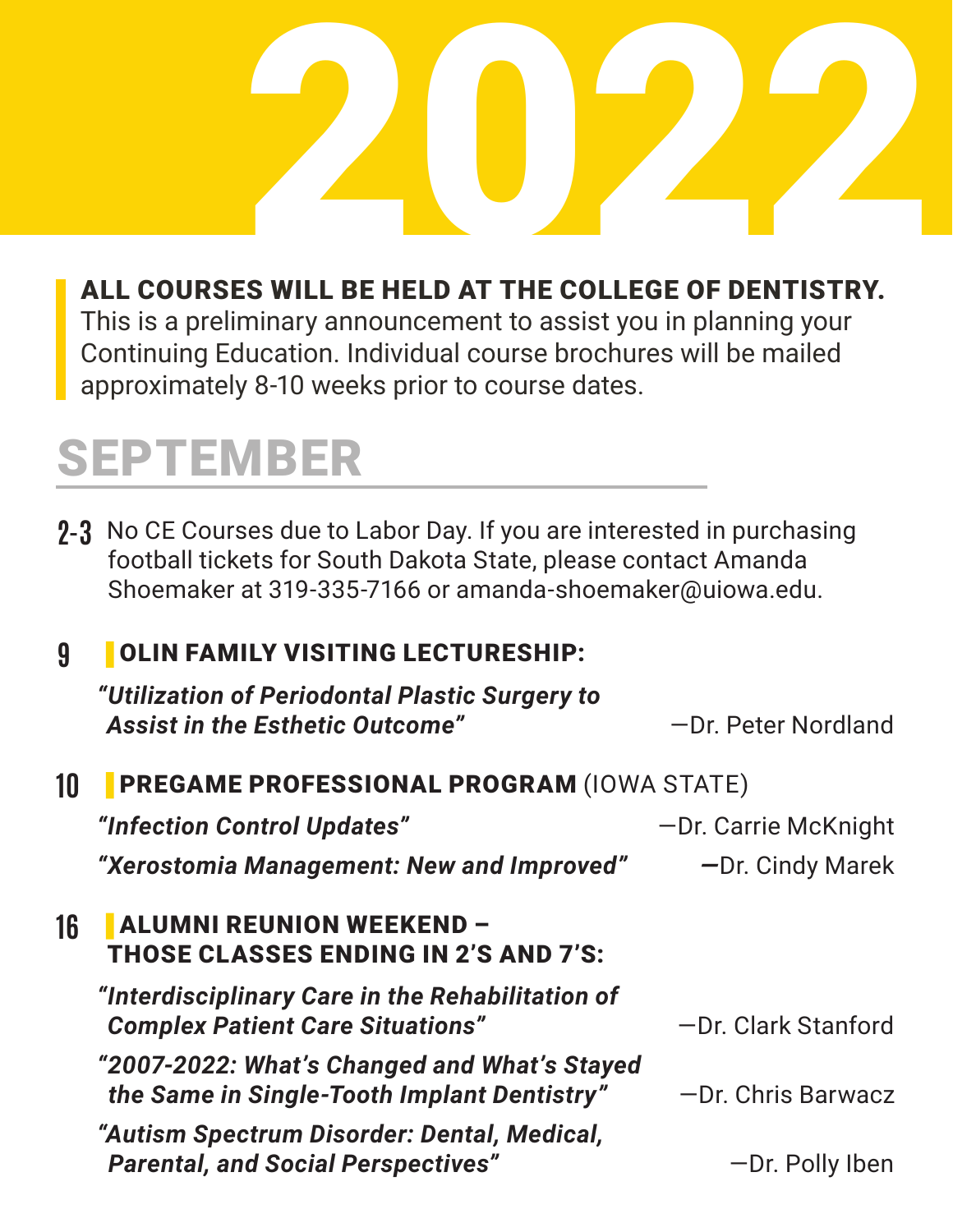#### **17** | PREGAME PROFESSIONAL PROGRAM (NEVADA/UNIVERSITY FAMILY WEEKEND)

*"Interesting Cases"* 

Dr. John Hellstein *"Medication-Related Osteonecrosis of the Jaw in a Patient with a History of Multiple Myeloma: A Case Report"*  Dr. Rohit Nair

**30** *"Elevating Patient-Centered Restorative Care: Integrating Technology and Biology to Optimize Outcomes"*  Drs. John Syrbu, Robert Bowers, Marcela Hernandez, Marcos Vargas, Chris Barwacz, Anvita Maharishi

## OCTOBER

**1** | PREGAME PROFESSIONAL PROGRAM (MICHIGAN)

*"Alternative Medicine: Trends or Trash?"* Prof. Karen Baker

- **28** *"Pediatric Dentistry Legends in the Fall"* Drs. Donald Chi, James Crall, Cathy Flaitz, Craig Hollander, Mike Kanellis, Jessica Meeske, David Olson
- **29** | PREGAME PROFESSIONAL PROGRAM (NORTHWESTERN/ UNIVERSITY HOMECOMING)

*"Pathology Diagnostic Work-Up: The Good, the Bad and the Ugly"* Dr. Nidhi Handoo, Dr. Sherry Timmons

## NOVEMBER

**11** *"A Full Day Endodontic Experience: Strategies for Performing Endodontic Treatment Predictably and Painlessly"* Dr. Gary Glassman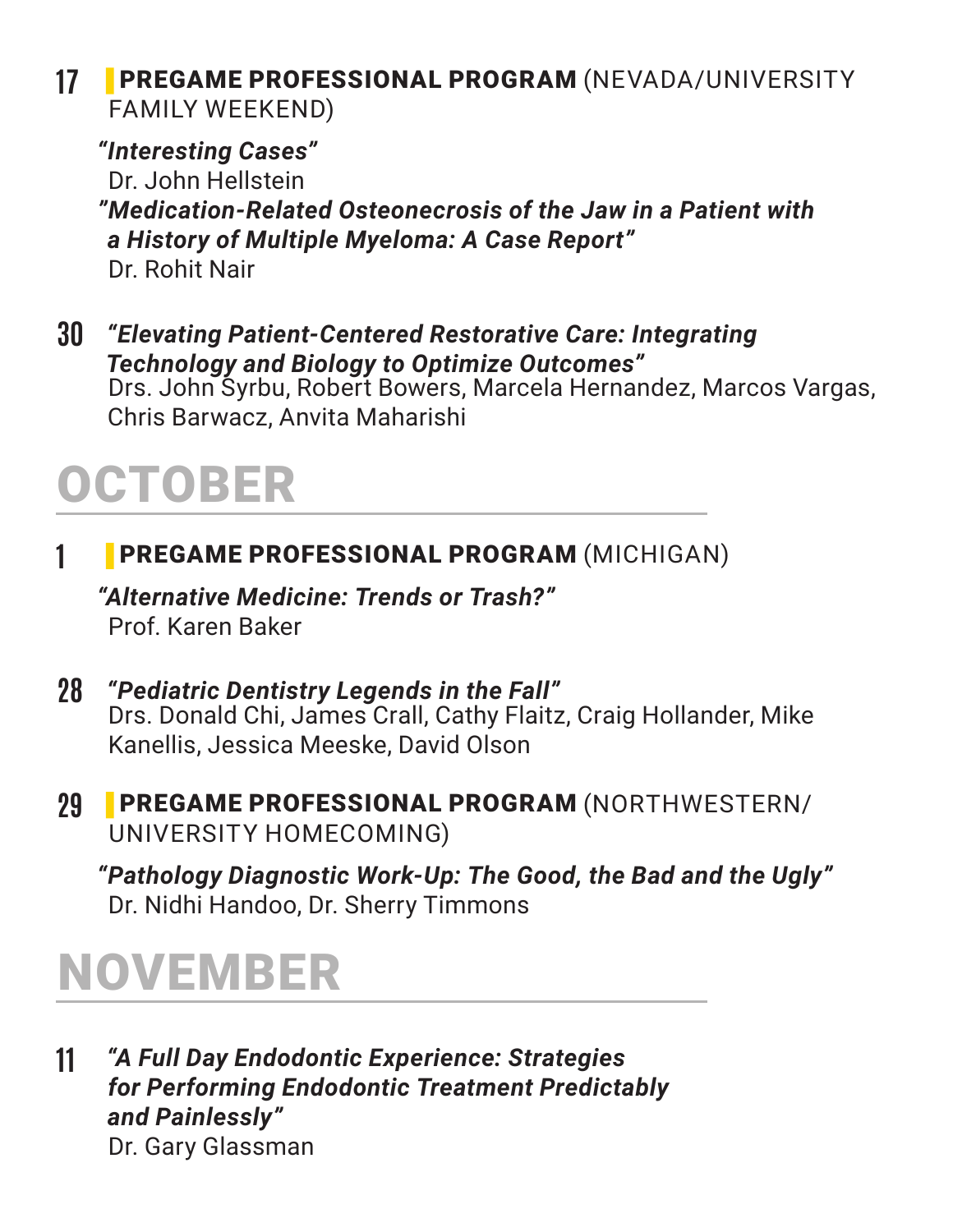#### **12** | PREGAME PROFESSIONAL PROGRAM (WISCONSIN)

*"Managing Total Oral Rehabilitation Cases With and Without State/Government Insurance Coverage"*  Dr. Alberto Gasparoni, Dr. Terry Lindquist

**25** No CE Courses due to Thanksgiving. If you are interested in purchasing football tickets for Nebraska, please contact Amanda Shoemaker at 319-335-7166 or amanda-shoemaker@uiowa.edu.



#### JANUARY 23-27

VAIL SKI AND DENTAL CE Surgical Orthodontic/Restorative Dentistry

#### FEBRUARY 10, MARCH 10, APRIL 14

PROGRAMS TO BE ANNOUNCED (Distance Learning Live CE Programs)

#### JUNE 9

IOWA DENTAL REVIEWS (LAST CHANCE) College Faculty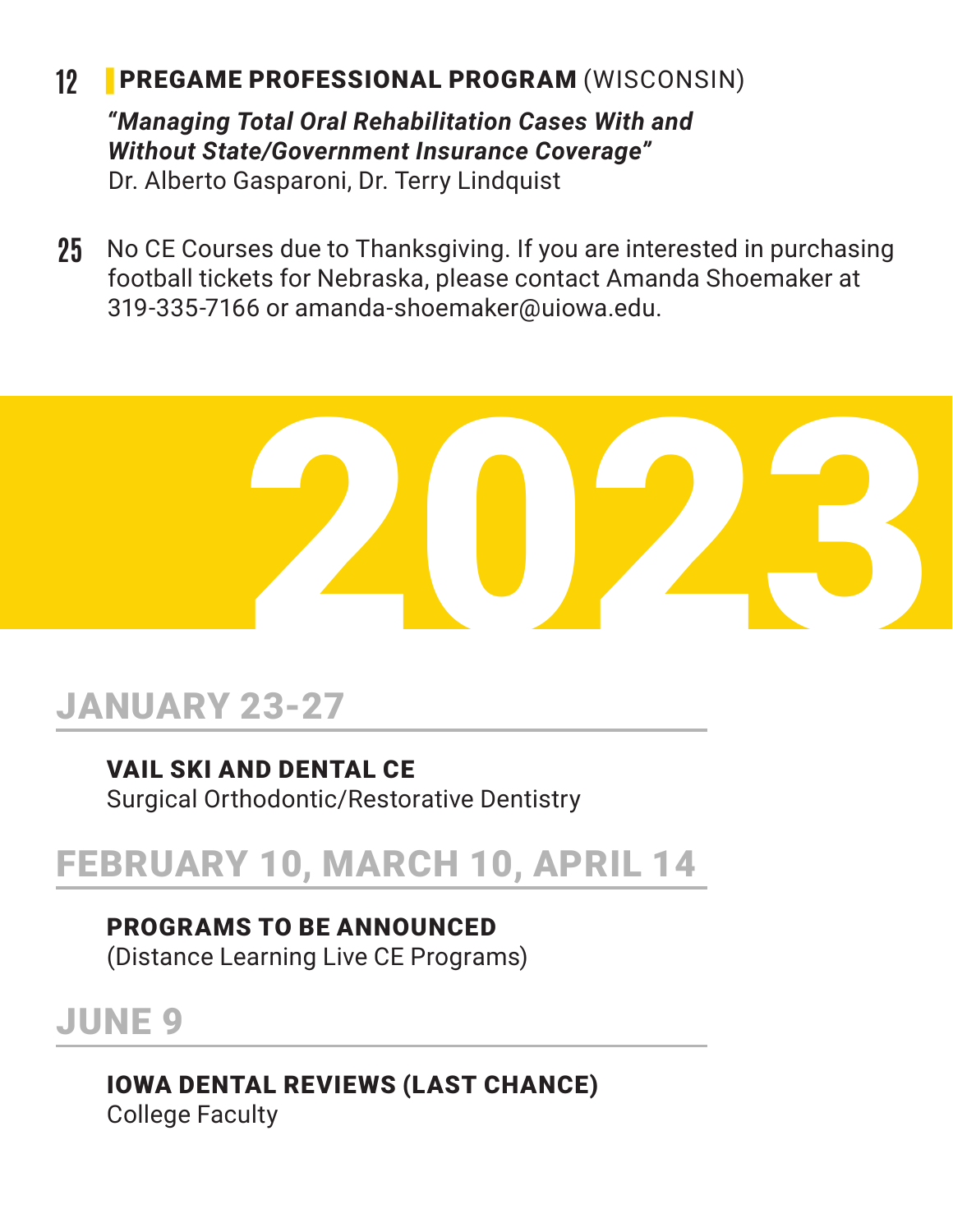## ONLINE *dentistry.uiowa.edu/ce Web-Based Courses*

- | *The Prescription Opioid Crisis: Impact on Dental Pain*  (satisfies Dental Board requirement)
- | *Jurisprudence for Dental Professionals* (satisfies Dental Board requirement)
- **Dental Infection Control** (satisfies Dental Board requirement)
- | *Ageism: An Important Barrier to Age-Appropriate Care*
- | *Contemporary Issues in Geriatric Dentistry*
- | *Current Challenges in Endodontics: Embracing Change and Keeping the Right Perspective*
- | *Decision Making for Digital Dentistry and Clinical Assessment*
- | *Evidence-Based Dentistry and Treatment Planning for the Practicing Dentist*
- | *Integrated Sleep Medicine and Dental Sleep Medicine*
- | *Interesting Cases from Oral Pathology, Radiology and Medicine with Radiographic, Pathologic and Management Considerations*
- | *Local Anesthesia Pathways for More Effective and Timely Pain Management*
- | *Management of Caries Using Silver Diamine Fluoride*
- | *Management of Medical Emergencies in the Dental Office*
- | *Managing Hypoplastic Molars in the Mixed Dentition Treatment Options and When to Consider Second Molar Substitution*
- | *Miracles and Mayhem: Essentials for the Dental Team in Uncertain Times*
- | *The New Geriatric Patient: Medical, Restorative and Prosthetic Considerations and Techniques*
- | *Treating Discolored Teeth—From Diagnosis to Bonding Implications*

| *Wellness & Solutions for the Contemporary Dental Practice That Treats Pediatric & Adolescent Patients*